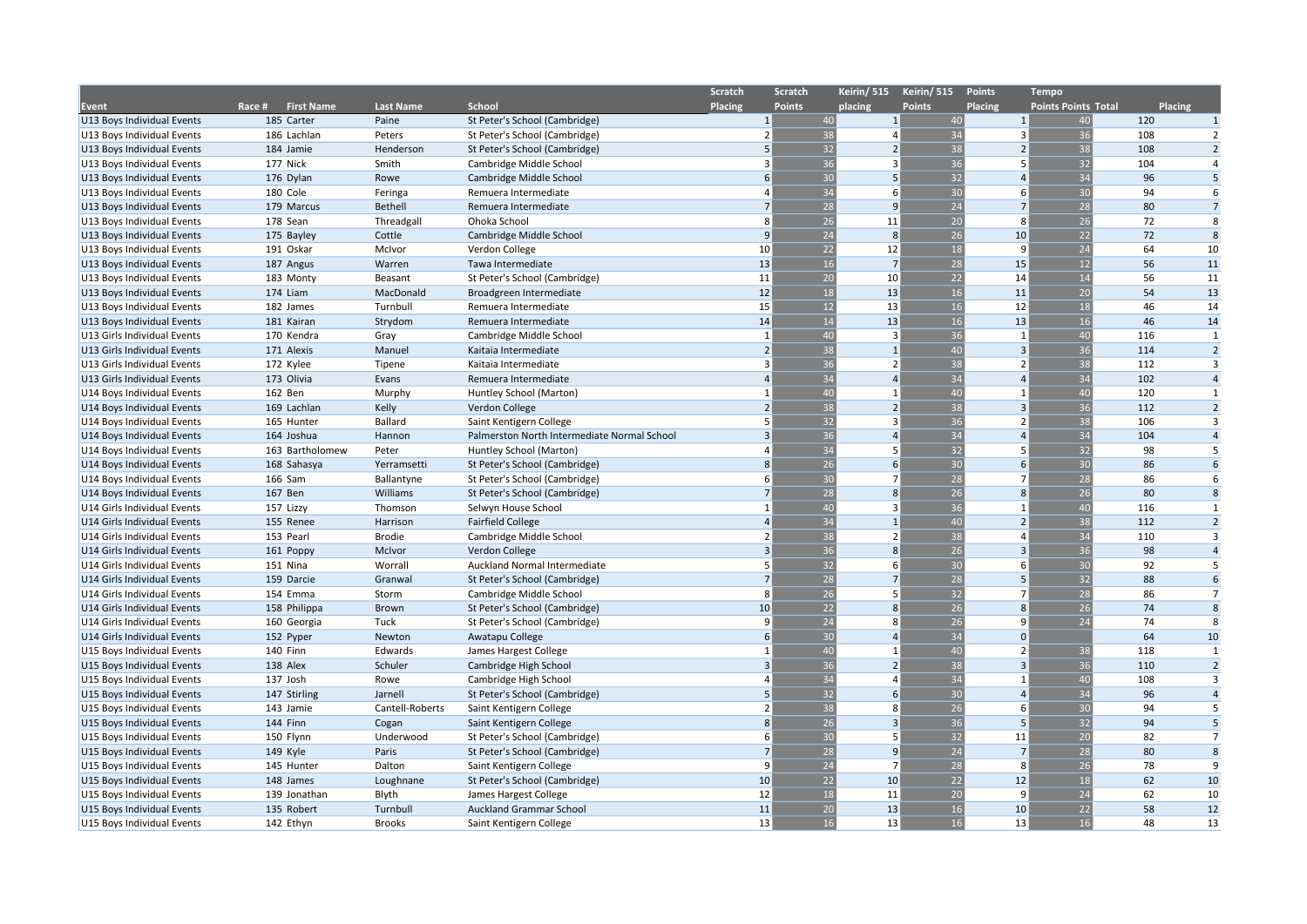| U15 Boys Individual Events  | 141 Leighton        | Riley           | Palmerston North Boys High School    | 14             | 14              | 12             | 18       | 16             | 10 | 42           | 14             |
|-----------------------------|---------------------|-----------------|--------------------------------------|----------------|-----------------|----------------|----------|----------------|----|--------------|----------------|
| U15 Boys Individual Events  | 146 Noah            | Johnson         | Saint Kentigern College              | 15             | 12              | 13             | 16       | 15             | 12 | 40           | 15             |
| U15 Boys Individual Events  | 134 Samuel          | Spath           | <b>Auckland Grammar School</b>       | 16             | 10              | 14             | 14       | 14             | 14 | 38           | 16             |
| U15 Girls Individual Events | 119 Caoilinn        | Littbarski-Gray | Cambridge High School                | $\mathbf{1}$   | 40              | $\overline{2}$ | 38       | $\overline{1}$ | 40 | 118          | 1              |
| U15 Girls Individual Events | 132 Millie          | Wright          | St Peter's School (Cambridge)        | $\overline{2}$ | 38              | $\mathbf{1}$   | 40       | $\overline{2}$ | 38 | 116          | $\overline{2}$ |
| U15 Girls Individual Events | 129 Hannah          | Paine           | St Peter's School (Cambridge)        | 3              | 36              | $\overline{3}$ | 36       | 4              | 34 | 106          | 3              |
| U15 Girls Individual Events | 122 Riley           | Faulkner        | James Hargest College                | 5              | 32              | $\Delta$       | 34       | $\overline{3}$ | 36 | 102          | $\overline{4}$ |
| U15 Girls Individual Events | 126 Mikaela         | MacDonald       | Nayland College                      |                | 34              | 6              | 30       | 6              | 30 | 94           | 5              |
| U15 Girls Individual Events | 124 Geraldine       | Leef            | Kaitaia College                      |                | 28              | 5              | 32       | $\mathbf{q}$   | 24 | 84           | 6              |
| U15 Girls Individual Events | 121 Sunny           | Stedman         | <b>Fairfield College</b>             | 10             | 22              | 8              | 26       | 5              | 32 | 80           | $\overline{7}$ |
| U15 Girls Individual Events | 133 Ame'lie May Lee | Wood            | <b>Tauhara College</b>               | 9              | 24              | $\mathbf{q}$   | 24       | 8              | 26 | 74           | 8              |
| U15 Girls Individual Events | 128 Olive-Rose      | Gofton          | St Peter's School (Cambridge)        | 13             | 16              | $\overline{7}$ | 28       | $\overline{7}$ | 28 | 72           | 9              |
| U15 Girls Individual Events | 127 Lucy            | Griffin         | Southland Girls' High School         | 8              | 26              | 11             | 20       | 10             | 22 | 68           | 10             |
| U15 Girls Individual Events | 123 Zadie           | Scott           | James Hargest College                | 6              | 30              | 12             | 18       | 14             | 14 | 62           | 11             |
| U15 Girls Individual Events | 131 Gaby            | Taylor          | St Peter's School (Cambridge)        | 12             | 18              | 10             | 22       | 13             | 16 | 56           | 12             |
| U15 Girls Individual Events | 125 Millie          | Donald          | Kapiti College                       | 11             | 20              | 13             | 16       | 12             | 18 | 54           | 13             |
| U15 Girls Individual Events | 120 Maddison        | Rush            | Epsom Girls Grammar School           | 14             | $\overline{14}$ | 14             | 14       | 11             | 20 | 48           | 14             |
| U15 Girls Individual Events | 118 Danielle        | D'Ath           | Cambridge High School                | 15             | 12              | 13             | 16       | 16             | 10 | 38           | 15             |
| U15 Girls Individual Events | 130 Boh             | Ritchie         | St Peter's School (Cambridge)        | 16             | 10              | 13             | 16       | 17             |    | 34           | 16             |
| U15 Girls Individual Events | 116 Sienna          | Lushkott        | Baradene College of the Sacred Heart |                |                 | 14             | 14       | 15             | 12 | 26           | 17             |
| U16 Boys Individual Events  | 90 Nate             | <b>Boness</b>   | Auckland Grammar School              | $\mathbf{1}$   | 40              | $\overline{1}$ | 40       | $\overline{2}$ | 38 | 118          | $\mathbf{1}$   |
| U16 Boys Individual Events  | 109 Ryan            | Hansen          | St Peter's School (Cambridge)        |                | 36              | $\overline{2}$ | 38       | $\mathbf{1}$   | 40 | 114          | $\overline{2}$ |
| U16 Boys Individual Events  | 111 Frankie         | Wright          | St Peter's School (Cambridge)        |                | 38              | 3              | 36       | $\overline{3}$ | 36 | 110          | $\overline{3}$ |
| U16 Boys Individual Events  | 108 Kane            | Foster          | St Peter's School (Cambridge)        | 6              | 30              | 5              | 32       | 4              | 34 | 96           | $\overline{a}$ |
| U16 Boys Individual Events  | 89 Lucas            | <b>Bhimy</b>    | Auckland Grammar School              | 5              | 32              | $\overline{7}$ | 28       | 5              | 32 | 92           | 5              |
| U16 Boys Individual Events  | 106 Liam            | Ramsey          | Southland Boys' High School          | 8              | 26              | 6              | 30       | $\overline{7}$ | 28 | 84           | 6              |
| U16 Boys Individual Events  | 105 Magnus          | Jamieson        | Southland Boys' High School          | $\overline{a}$ | 34              | $\mathsf{q}$   | 24       | 10             | 22 | 80           | $\overline{7}$ |
| U16 Boys Individual Events  | 96 Ethan            | Hart            |                                      | 16             | 10              | $\overline{a}$ | 34       | 8              | 26 | 70           | 8              |
|                             | 97 Kayne            | <b>Borrie</b>   | Cambridge High School                | 9              | 24              | 10             | 22       | 9              | 24 | 70           | 8              |
| U16 Boys Individual Events  | 95 Jack             |                 | James Hargest College                | 12             | 18              | 13             | 16       | 6              | 30 | 64           | 10             |
| U16 Boys Individual Events  |                     | Eva             | Cambridge High School                | 11             | 20              | 8              | 26       | 15             | 12 | 58           | 11             |
| U16 Boys Individual Events  | 100 Harrison        | Craw            | Palmerston North Boys High School    | $\overline{7}$ | 28              | 13             | 16       | 16             | 10 | 54           | 12             |
| U16 Boys Individual Events  | 110 Luka            | Moran           | St Peter's School (Cambridge)        | 15             | 12              | 13             | 16       | 12             | 18 | 46           | 13             |
| U16 Boys Individual Events  | 94 Zane             | Wyllie          | <b>Auckland Grammar School</b>       | 13             | 16              | 14             | 14       | 13             | 16 | 46           | 13             |
| U16 Boys Individual Events  | 102 Jack<br>112 Ben | Norden          | Sacred Heart College (Akld)          | 17             |                 | 13             | 16       | 11             | 20 | 44           | 15             |
| U16 Boys Individual Events  |                     | Bowen<br>Craw   | Takapuna Grammar School              | 10             | 22              | 11             | 20       |                |    | 42           | 16             |
| U16 Boys Individual Events  | 101 Ta              |                 | Palmerston North Boys High School    |                |                 |                | 14       |                |    | 34           |                |
| U16 Boys Individual Events  | 93 Christian        | Scarlett        | <b>Auckland Grammar School</b>       | 18<br>19       |                 | 14<br>14       |          | 14<br>17       |    | 26           | 17<br>18       |
| U16 Boys Individual Events  | 92 Bernard          | Pawson          | <b>Auckland Grammar School</b>       |                |                 |                | 14       |                |    |              |                |
| U16 Boys Individual Events  | 104 Benjamin        | Stewart         | Saint Kentigern College              | 20<br>19       |                 | 12<br>14       | 18<br>14 | 18<br>19       |    | 26<br>22     | 18<br>20       |
| U16 Boys Individual Events  | 99 Alex             | Foden           | <b>Onslow College</b>                |                |                 |                |          |                |    |              |                |
| U16 Boys Individual Events  | <b>107 Gus</b>      | Challis         | St Peter's School (Cambridge)        | 20             |                 | 13             | 16       | 20             |    | 20           | 21             |
| U16 Boys Individual Events  | 113 Jack            | Gerken          | Takapuna Grammar School              | 21             |                 | 13             | 16       | 21             |    | 18<br>14     | 22             |
| U16 Boys Individual Events  | 91 Quinn            | Gardiner-Hall   | <b>Auckland Grammar School</b>       | 14             | 14              |                |          |                |    |              | 23             |
| U16 Boys Individual Events  | 114 Dan             | McClune         | Takapuna Grammar School              | 21             |                 |                |          |                |    | $\mathbf{1}$ | 24             |
| U16 Boys Individual Events  | 115 Edward          | Sims            | Westlake Boys High School            | 22             |                 |                |          |                |    | $\mathbf{1}$ | 24             |
| U16 Girls Individual Events | 87 Caitlin          | Kelly           | Verdon College                       |                | 40              | $\mathbf{1}$   | 40       | $\mathbf{1}$   | 40 | 120          | 1              |
| U16 Girls Individual Events | 78 Meghan           | <b>Baker</b>    | Cashmere High School                 | $\overline{3}$ | 36              | $\overline{3}$ | 36       | $\overline{2}$ | 38 | 110          | $\overline{2}$ |
| U16 Girls Individual Events | 88 Mackenzie        | Barnett         | Waikato Diocesan School              | $\overline{2}$ | 38              | 4              | 34       | $\overline{3}$ | 36 | 108          | $\overline{3}$ |
| U16 Girls Individual Events | 86 Jodie            | Blackwood       | Takapuna Grammar School              | $\overline{a}$ | 34              | $\overline{2}$ | 38       | $\overline{4}$ | 34 | 106          | $\overline{4}$ |
| U16 Girls Individual Events | 77 Georgia          | Mitchell        | Cambridge High School                | 5              | 32              | 6              | 30       | 5              | 32 | 94           | 5              |
| U16 Girls Individual Events | 80 Ava              | Maddison        | Epsom Girls Grammar School           | 6              | 30              | 5              | 32       | 6              | 30 | 92           | 6              |
| U16 Girls Individual Events | 75 Sophia           | Hyland          | Baradene College of the Sacred Heart | 13             | 16              | 8              | 26       | $\overline{7}$ | 28 | 70           | $\overline{7}$ |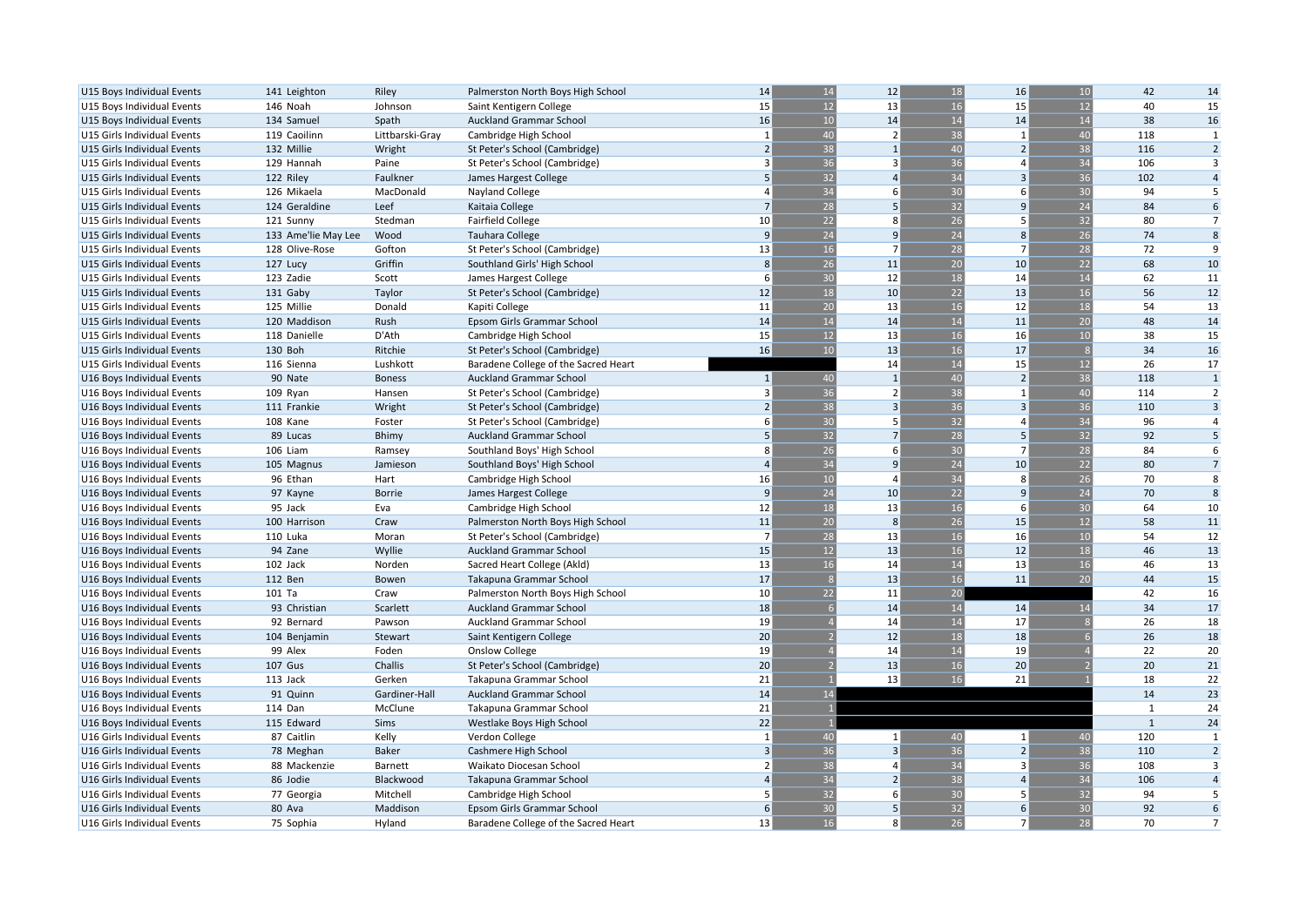| U16 Girls Individual Events | 79 Leila     | Daniels        | Epsom Girls Grammar School                 | 9              | 24              | 10                      | 22              | $\vert 9 \vert$ | 24       | 70  | $\overline{7}$ |
|-----------------------------|--------------|----------------|--------------------------------------------|----------------|-----------------|-------------------------|-----------------|-----------------|----------|-----|----------------|
| U16 Girls Individual Events | 84 Lucy      | McHutchon      | Southland Girls' High School               | 11             | 20              | $\overline{7}$          | 28              | 10              | 22       | 70  | $\overline{7}$ |
| U16 Girls Individual Events | 83 Madeline  | <b>Ballard</b> | Saint Kentigern College                    | 10             | 22              | 11                      | 20              | 11              | 20       | 62  | 10             |
| U16 Girls Individual Events | 82 Elena     | Worrall        | Epsom Girls Grammar School                 | 12             | 18              | 9                       | 24              | 12              | 18       | 60  | 11             |
| U16 Girls Individual Events | 76 Caitlin   | Cotter         | Cambridge High School                      | 8              | 26              | 12                      | 18              | 14              | 14       | 58  | 12             |
| U16 Girls Individual Events | 85 Christina | Scott          | St Peter's School (Cambridge)              | $\overline{7}$ | 28              |                         |                 | 8               | 26       | 54  | 13             |
| U16 Girls Individual Events | 81 Hannah    | Mead           | Epsom Girls Grammar School                 | 14             | 14              | 12                      | 18              | 13              | 16       | 48  | 14             |
| U17 Boys Individual Events  | 63 Marshall  | Erwood         | James Hargest College                      | $\overline{3}$ | 36              | $\overline{1}$          | 40              | 5               | 32       | 108 | 1              |
| U17 Boys Individual Events  | 65 Wilson    | Hannon         | Palmerston North Boys High School          | 6              | 30              | 6                       | 30              |                 | 40       | 100 | $\overline{2}$ |
| U17 Boys Individual Events  | 68 Hamish    | Banks          | St Peter's School (Cambridge)              | 8              | 26              | $\overline{2}$          | 38              | 3               | 36       | 100 | $\overline{2}$ |
| U17 Boys Individual Events  | 57 Austin    | Norwell        | <b>Auckland Grammar School</b>             | $\Delta$       | 34              | $\mathbf{8}$            | 26              | $\overline{a}$  | 34       | 94  | $\overline{4}$ |
| U17 Boys Individual Events  | 59 Maui      | Morrison       | Cambridge High School                      | $\mathbf{1}$   | 40              | q                       | 24              | $\overline{7}$  | 28       | 92  | 5              |
| U17 Boys Individual Events  | 74 Tom       | Kerr           | Verdon College                             | 5              | 32              | $\overline{a}$          | 34              | 8               | 26       | 92  | 5              |
| U17 Boys Individual Events  | 67 Jesse     | Willis         | Southland Boys' High School                | $\overline{2}$ | 38              | 10                      | 22              | 11              | 20       | 80  | $\overline{7}$ |
| U17 Boys Individual Events  | 70 Paul      | Rettkowicz     | St Peter's School (Cambridge)              | $\overline{7}$ | 28              | $\overline{3}$          | 36              | 14              | 14       | 78  | 8              |
| U17 Boys Individual Events  | 64 Hunter    | Thompson       | James Hargest College                      | 11             | 20              | 13                      | 16              |                 | 38       | 74  | 9              |
| U17 Boys Individual Events  | 60 Charlie   | Hegan          | Christchurch Boys High School              | 13             | 16              | $\overline{7}$          | 28              | 6               | 30       | 74  | 9              |
| U17 Boys Individual Events  | 62 Conrad    | Clark          | James Hargest College                      | 9              | 24              | 5                       | 32              | 15              | 12       | 68  | 11             |
| U17 Boys Individual Events  | 73 Benjamin  | Westenberg     | Tauranga Boys' College                     | 10             | 22              | 12                      | 18              | 10              | 22       | 62  | 12             |
|                             | 58 Kehan     |                |                                            | 14             | 14              | 11                      | 20              | 12              |          | 52  | 13             |
| U17 Boys Individual Events  |              | Cronje         | Cambridge High School                      | 12             | 18              | 13                      | 16              | 13              | 18<br>16 | 50  |                |
| U17 Boys Individual Events  | 66 Connor    | Te Rito        | Sacred Heart College (Akld)                |                | 12              |                         |                 | 9               | 24       |     | 14             |
| U17 Boys Individual Events  | 72 Hugo      | Johnson        | Takapuna Grammar School                    | 15             |                 |                         |                 |                 |          | 36  | 15             |
| U17 Boys Individual Events  | 71 Sean      | Watkins        | St Peter's School (Cambridge)              | 16             | 10              | 13                      | 16              |                 |          | 26  | 16             |
| U17 Girls Individual Events | 48 Seana     | Gray           | Cambridge High School                      | $\mathbf{1}$   | 40              | $\mathbf{1}$            | 40              | 1               | 40       | 120 | $\mathbf{1}$   |
| U17 Girls Individual Events | 55 Ruby      | Spring         | Saint Kentigern College                    | $\overline{2}$ | 38              | $\overline{2}$          | 38              | 5               | 32       | 108 | $\overline{2}$ |
| U17 Girls Individual Events | 53 Florence  | McNabb         | Nelson College For Girls                   | $\overline{a}$ | 34              | $\overline{a}$          | 34              | $\overline{2}$  | 38       | 106 | $\overline{3}$ |
| U17 Girls Individual Events | 50 Anna      | Laschet        | Cambridge High School                      | 5              | 32              | 5                       | 32              | $\overline{3}$  | 36       | 100 | $\overline{4}$ |
| U17 Girls Individual Events | 46 Gemma     | Cordery        | Cambridge High School                      | $\overline{7}$ | 28              | 3                       | 36              | 6               | 30       | 94  | 5              |
| U17 Girls Individual Events | 52 Georgie   | Simpson        | Feilding High School                       | $\overline{3}$ | $\overline{36}$ | 6                       | 30              | 10              | 22       | 88  | 6              |
| U17 Girls Individual Events | 49 Molly     | Hayes          | Cambridge High School                      | 10             | 22              | $\overline{7}$          | 28              | $\Delta$        | 34       | 84  | $\overline{7}$ |
| U17 Girls Individual Events | 51 Tegan     | Feringa        | Epsom Girls Grammar School                 | 6              | 30              | 9                       | 24              | 9               | 24       | 78  | 8              |
| U17 Girls Individual Events | 43 Emma      | Blackmore      | Baradene College of the Sacred Heart       | 9              | 24              | 10                      | 22              |                 | 28       | 74  | 9              |
| U17 Girls Individual Events | 44 Bonnie    | Rattray        | Baradene College of the Sacred Heart       | 11             | 20              | 11                      | 20              | 8               | 26       | 66  | 10             |
| U17 Girls Individual Events | 47 Charlotte | Earl           | Cambridge High School                      | 13             | 16              | 12                      | 18              | 11              | 20       | 54  | 11             |
| U17 Girls Individual Events | 54 Katrin    | Visser         | Sacred Heart Girls' College (New Plymouth) | 12             | 18              | 13                      | 16              | 12              | 18       | 52  | 12             |
| U17 Girls Individual Events | 45 Jess      | Carswell       | Cambridge High School                      | 8              | 26              | 8                       | 26              |                 |          | 52  | 12             |
| U20 Boys Individual Events  | 24 Jack      | Carswell       | Cambridge High School                      | $\mathbf{1}$   | 40              | 5                       | 32              | $\mathbf{1}$    | 40       | 112 | $\mathbf{1}$   |
| U20 Boys Individual Events  | 33 Jaxson    | Whyte          | Roncalli College                           |                | 34              | $\overline{2}$          | 38              | $\overline{a}$  | 34       | 106 | $\overline{2}$ |
| U20 Boys Individual Events  | 40 Oliver    | Watson-Plamer  | St Peter's School (Cambridge)              |                | 38              | 4                       | 34              |                 | 28       | 100 | $\overline{3}$ |
| U20 Boys Individual Events  | 19 Edward    | Pawson         | <b>Auckland Grammar School</b>             | 6              | 30              | 9                       | 24              | 6               | 30       | 84  | $\overline{4}$ |
| U20 Boys Individual Events  | 21 Jack      | Gillingham     | <b>Bethlehem College</b>                   | 5              | 32              | 13                      | 16              | 5               | 32       | 80  | 5              |
| U20 Boys Individual Events  | 42 Luke      | Blackwood      | Westlake Boys High School                  | $\overline{7}$ | 28              | $\overline{7}$          | 28              | q               | 24       | 80  | 5              |
| U20 Boys Individual Events  | 39 Lewis     | Johnston       | St Peter's School (Cambridge)              | 9              | $\overline{24}$ | 14                      | 14              | $\overline{2}$  | 38       | 76  | $\overline{7}$ |
| U20 Boys Individual Events  | 26 Jonty     | Harris         | Christchurch Boys High School              | 11             | 20              | 13                      | 16              | 3               | 36       | 72  | 8              |
| U20 Boys Individual Events  | 31 Kaio      | Lart           | Nelson College                             | 8              | 26              | $\mathbf{1}$            | 40              |                 |          | 66  | 9              |
| U20 Boys Individual Events  | 25 Matt      | Davis          | Cambridge High School                      | 12             | 18              | $\overline{\mathbf{3}}$ | $\overline{36}$ |                 |          | 54  | 10             |
| U20 Boys Individual Events  | 41 Matt      | McClune        | Takapuna Grammar School                    | 16             | 10              | 13                      | 16              | 8               | 26       | 52  | 11             |
| U20 Boys Individual Events  | 35 Joel      | Douglas        | Sacred Heart College (Akld)                | $\overline{3}$ | 36              | 14                      | 14              |                 |          | 50  | 12             |
| U20 Boys Individual Events  | 34 Redmond   | Connolly       | Sacred Heart College (Akld)                | 17             |                 | 6                       | 30              |                 |          | 38  | 13             |
| U20 Boys Individual Events  | 23 Devon     | <b>Briggs</b>  | Cambridge High School                      | 10             | 22              | 14                      | 14              |                 |          | 36  | 14             |
| U20 Boys Individual Events  | 22 Kyle      | Aitken         | Cambridge High School                      | 15             | 12              | 10                      | 22              |                 |          | 34  | 15             |
| U20 Boys Individual Events  | 28 Liam      | Cavanagh       | Hillcrest High School                      | 19             |                 | 8                       | 26              |                 |          | 30  | 16             |
|                             |              |                |                                            |                |                 |                         |                 |                 |          |     |                |